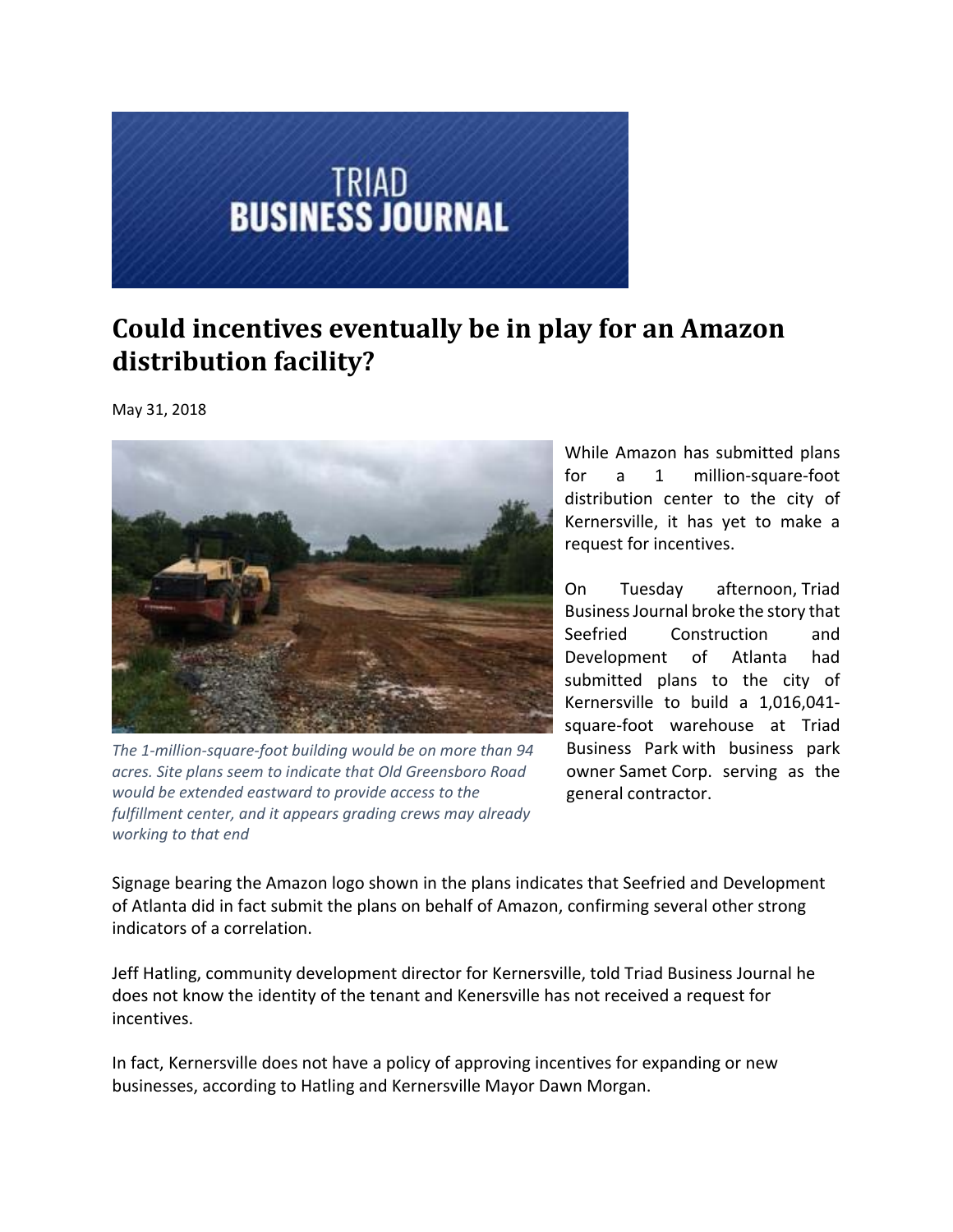Morgan said, though she is unaware of who the tenant may be, "the Kernersville Triad Business Park is an economic incentive."

The park is home to a FedEx Ground Hub, and the necessary water and sewer infrastructure is already in place, not just for an Amazon facility, but for any potential business looking to located in TBP, Morgan said.

As it appears that Amazon has indicated its intent to locate a distribution facility in the park, could incentives be a possibility in down the road?

## It's tough to say.

Bob Leak, president of Winston‐Salem Business Inc., noted that the business park is located in Guilford County, though it involved an extensive collaboration between the city of High Point, Forsyth County, Guilford County and the Town of Kernersville when it was developed. Incentives would most likely originate in Guilford County. He said he hasn't been approached about any sort of a regional approach to offering incentives, and said such an approach might be hard to justify for Forsyth County or Winston‐Salem since it is outside their tax base.

So how have incentives been offered elsewhere? The Kannapolis City Council approved a \$562,275 incentives grant for an \$85 million, 1 million‐square‐foot Amazon distribution center that was announced in August last year.

The incentives were approved for the construction of the structure that will employ 600 people in Kannapolis. John Boyd, a New Jersey‐based site consultant, estimated that the project in consideration in the Triad would likely employ between 500 and 1,000 people. The incentives offered in Kannapolis were not tied to jobs and the project did not receive a state Job Development Investment Grant.

But, in a similar process, plans for the Kannapolis distribution center were submitted by TPA of Atlanta in December 2016, almost a year before an official announcement, though the tenant was not known when plans were submitted, according to Charlotte Business Journal, a sister publication.

Boyd told Triad Business Journal though incentives might not dictate the location of the distribution facility, incentives could lead to a more "expeditious and successful" project.

Other Triad economic developers could not be immediately reached by Triad Business Journal to comment on whether a local or regional performance‐based incentive package could be an option if requested by Amazon.

Amazon (NYSE:AMZN) has not returned requests for comment from TBJ.